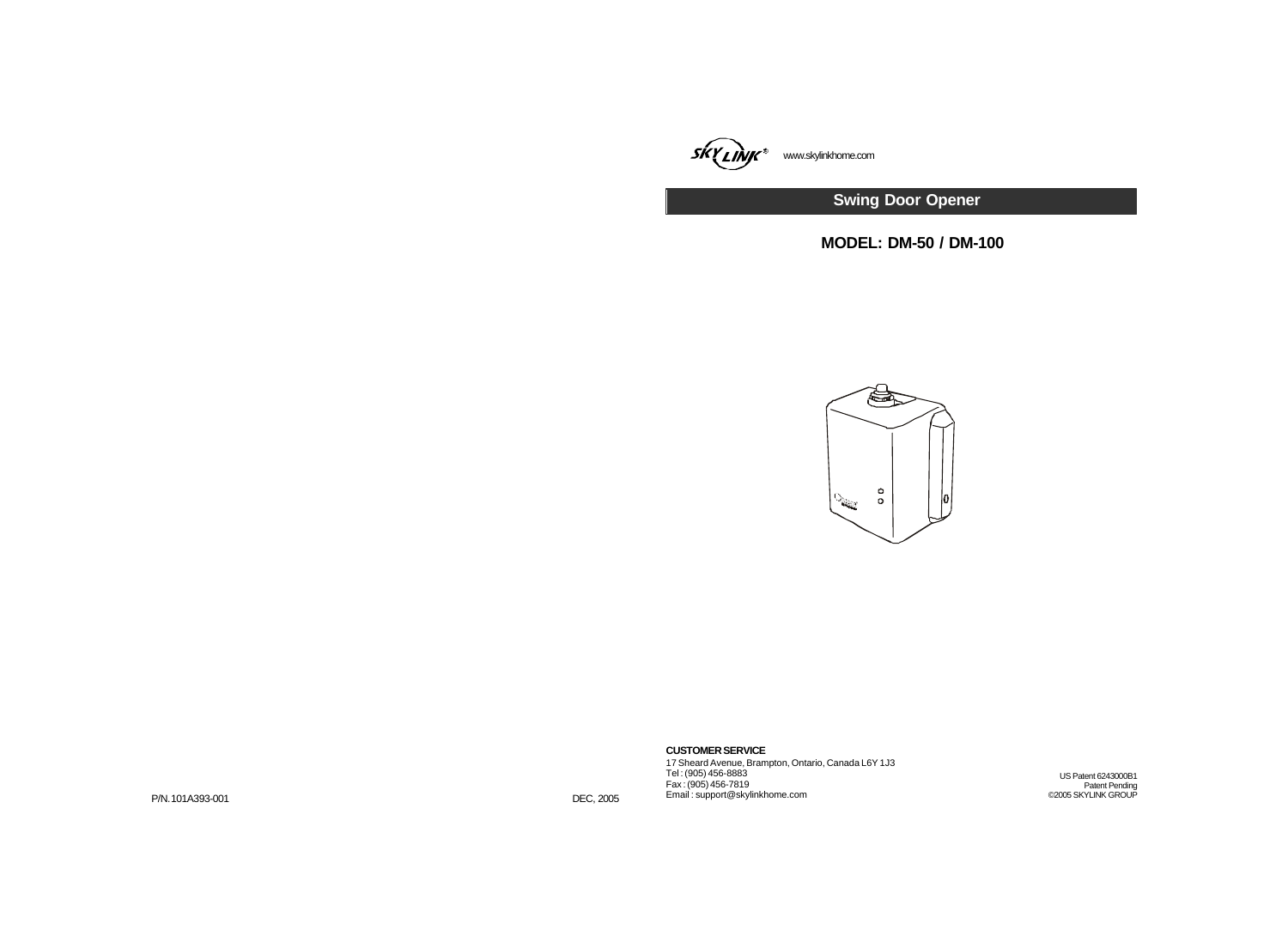# **Swing Door Opener**

### **FCC information**

This device complies with Part 15 of the FCC Rules. Operation is subject to the following two conditions: (1) This device may not cause harmful interference, and (2) This device must accept any interference received, including interference that may cause undesired operation.

#### **WARNING:**

Changes or modifications to this unit not expressly approved by the party responsible for compliance could void the user's authority to operate the equipment.

#### **NOTE:**

This equipment has been tested and found to comply with the limits for a Class B digital device, pursuant to Part 15 of the FCC Rules. These limits are designed to provide reasonable protection against harmful interference in a residential installation. This equipment generates, uses and can radiate radio frequency energy and, if not installed and used in accordance with the instructions, may cause harmful inter-ference to radio communications.

However, there is no guarantee that interference will not occur in a particular installation. If this equipment dose cause harmful interference to radio or television reception, which can be determined by turning the equipment off and on, the user is encouraged to try to correct the interference by one or more of the following measures:

- Reorient or relocate the receiving antenna.

- Increase the separation between the equipment and receiver.

- Connect the equipment into an outlet on a circuit different from that to which the

 receiver is connected. - Consult the dealer or an experienced radio/TV technician for help.

**USER'S INSTRUCTIONS**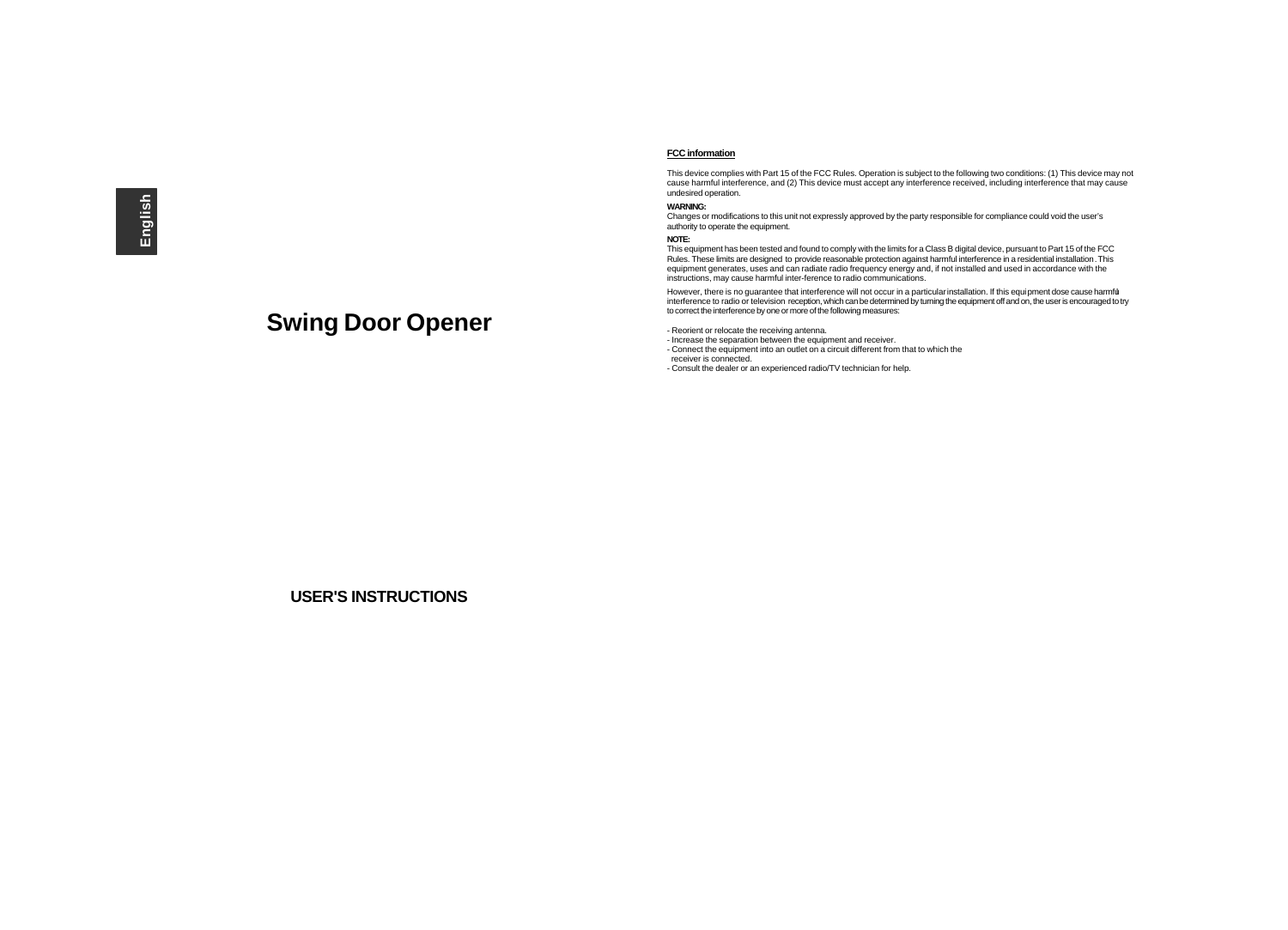| <b>CONTENT</b> |  |
|----------------|--|
|                |  |
|                |  |
|                |  |
|                |  |
|                |  |
|                |  |
|                |  |
|                |  |
|                |  |
|                |  |
|                |  |
|                |  |
|                |  |
|                |  |
|                |  |
|                |  |
|                |  |
|                |  |
|                |  |
|                |  |
|                |  |
|                |  |
|                |  |
|                |  |
|                |  |
|                |  |
|                |  |
|                |  |
|                |  |
|                |  |
|                |  |
|                |  |
|                |  |
|                |  |
|                |  |
|                |  |
|                |  |
|                |  |
|                |  |
|                |  |
|                |  |
|                |  |
|                |  |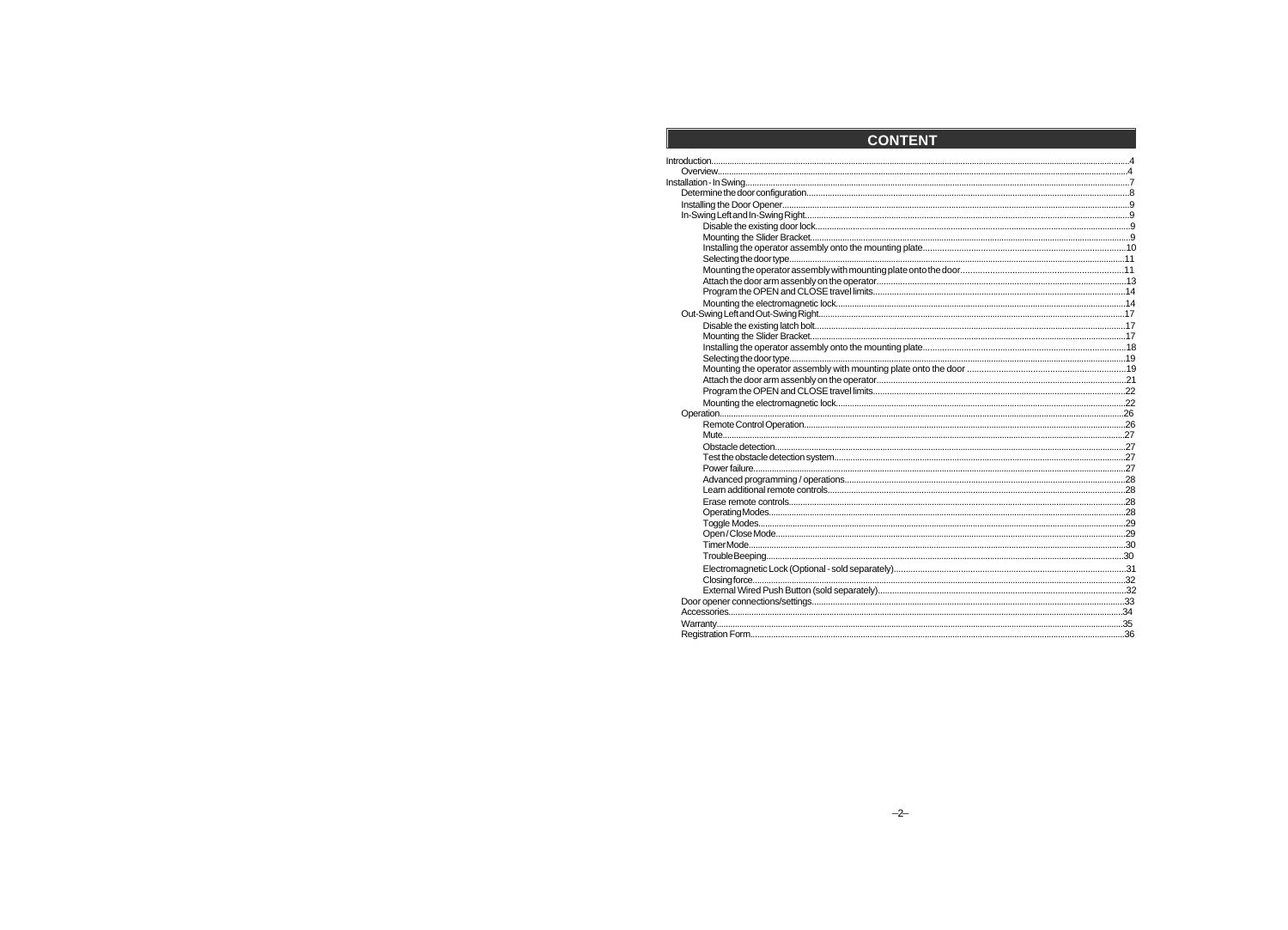# **IMPORTANT SAFETY INSTRUCTIONS WARNING** – To reduce the risk of severe injury or death:

\*\*\*\*\*\*\*\*\*\*\*\*\*\*\*\*\*\*\*\*\*\*\*\*\*\*\*\*\*\*\*\*\*\*\*\*\*\*\*\*\*\*\*\*\*\*\*\*\*\*\*\*\*\*\*\*\*\*\*\*\*\*\*\*\*\*\*\*\*\*\*\*\*\*\*\*\*\*\*\*\*\*\*\*\*\*\*\*\*\*\*\*\*\*\*

- 1. READ AND FOLLOW ALL INSTRUCTIONS.
- 2. Never let children operate or play with door controls. Keep the remote control away from children.
- 3. Always keep the moving door in sight and away from people and objects until it is completely closed. NO ONE SHOULD CROSS THE PATH OF THE MOVING DOOR.
- 4. SAVE THESE INSTRUCTIONS.

**IMPORTANT INSTALLATION INSTRUCTIONS**

\*\*\*\*\*\*\*\*\*\*\*\*\*\*\*\*\*\*\*\*\*\*\*\*\*\*\*\*\*\*\*\*\*\*\*\*\*\*\*\*\*\*\*\*\*\*\*\*\*\*\*\*\*\*\*\*\*\*\*\*\*\*\*\*\*\*\*\*\*\*\*\*\*\*\*\*\*\*\*\*\*\*\*\*\*\*\*\*\*\*\*\*\*\*\*

**WARNING** – To reduce the risk of severe injury or death:

- 1. READ AND FOLLOW ALL INSTALLATION INSTRUCTIONS.
- 2. Do not connect the opener to source of power until instructed to do so.

\*\*\*\*\*\*\*\*\*\*\*\*\*\*\*\*\*\*\*\*\*\*\*\*\*\*\*\*\*\*\*\*\*\*\*\*\*\*\*\*\*\*\*\*\*\*\*\*\*\*\*\*\*\*\*\*\*\*\*\*\*\*\*\*\*\*\*\*\*\*\*\*\*\*\*\*\*\*\*\*\*\*\*\*\*\*\*\*\*\*\*\*\*\*\*

\*\*\*\*\*\*\*\*\*\*\*\*\*\*\*\*\*\*\*\*\*\*\*\*\*\*\*\*\*\*\*\*\*\*\*\*\*\*\*\*\*\*\*\*\*\*\*\*\*\*\*\*\*\*\*\*\*\*\*\*\*\*\*\*\*\*\*\*\*\*\*\*\*\*\*\*\*\*\*\*\*\*\*\*\*\*\*\*\*\*\*\*\*\*\*

### **PRECAUTIONS**

- 1. This product is intended for indoor use only. The door is a solid wood or hollow-core wood or metal door.
- 2. This product is designed to operate the single door of right hand or left hand in-swing doors with the measuring of 30" to 36" wide multiply 72" height and weighting less than 90 lbs.
- 3. If the power to the unit is lost, the door can be opened manually.

# **REGISTRATION FORM**

This is a registration form for you to fill in to obtain one-year free warranty or an extended warranty. To have a valid warranty the terms and conditions have to be followed. Both parts of the forms have to be filled in at the same time and within the first year of registration.

| Name                                                        |                                                                                                                       |  |
|-------------------------------------------------------------|-----------------------------------------------------------------------------------------------------------------------|--|
| Address                                                     | <u> 1989 - Johann Stoff, deutscher Stoff, der Stoff, der Stoff, der Stoff, der Stoff, der Stoff, der Stoff, der S</u> |  |
| the control of the control of the control of the control of | State/Province<br><u> 2000 - Jan Barnett, fransk politiker (d. 1982)</u>                                              |  |
| Country                                                     | Zip code/Postal Code                                                                                                  |  |
| Contact number (day)                                        | Night                                                                                                                 |  |

E-mail

### **Product details:**

Date of purchase **Let up a vertex** Purchased from  $\blacksquare$ 

| Name of product | Model number |
|-----------------|--------------|
|                 |              |

Serial Number\_\_\_\_\_\_\_\_\_\_\_\_\_\_\_\_\_\_\_\_\_\_\_\_

Serial number can be found on the back of the Swing Door Opener. It starts with 2 letters with 5 digits. i.e. AA12345.

### **Extended warranty** (optional and more than one box can be checked)

Check the corresponding box(es) and note down the amount per model(s)

| Model    | Additional 1 year | Additional 2 years | Additional 4 Years |
|----------|-------------------|--------------------|--------------------|
| DM-50    | $\Box$ USD 34.79  | $\Box$ USD 59.98   | $\Box$ USD 79.99   |
| $DM-100$ | $\Box$ USD 39.97  | $\Box$ USD 64.98   | $\Box$ USD 84.99   |
| $DM-150$ | $\Box$ USD 49.97  | $\Box$ USD 79.98   | $\Box$ USD 99.99   |

Select the payment method:

Credit Card Payment

 $\square$  Master Card  $\square$  Visa Card  $\square$  American Express

Credit card number \_\_\_\_\_\_\_\_\_\_\_\_\_\_\_\_\_\_\_\_\_\_\_\_\_\_\_\_\_\_\_\_\_\_\_ Expiration date \_\_\_\_\_\_\_\_\_\_\_\_\_\_\_\_\_\_\_\_\_\_

Cheque must be sent along with this registration form to one of the addresses below.

## Cheque Payment

Name of bank \_\_\_\_\_\_\_\_\_\_\_\_\_\_\_\_\_\_\_\_\_\_\_\_\_\_\_\_\_\_\_\_\_\_\_ Cheque number \_\_\_\_\_\_\_\_\_\_\_\_\_\_\_\_\_\_\_\_\_\_\_\_

Signature \_\_\_\_\_\_\_\_\_\_\_\_\_\_\_\_\_\_\_\_\_\_\_\_\_\_\_\_\_\_\_\_\_\_\_\_\_\_\_\_\_\_\_ Date \_\_\_\_\_\_\_\_\_\_\_\_\_\_\_\_\_\_\_\_\_\_\_\_\_\_\_\_\_\_\_

#### **Note:**

- For customers using credit card payment, the name on the form should be the same as the name on the credit card.

- The first year warranty is free of charge.

- There needs to be a proof of your purchase payment for the warranty to be valid.

- A copy of a proof of the purchase date must be included.

- The form must be signed to be valid.

- Please submit this form within 365 days after purchasing of the product.

### Please send this registration form back to us by mail, with a copy of a proof of purchase.

If you are located in North or South America, please send this registration form to: 17 Sheard Avenue, Brampton, Ontario, Canada L6Y 1J3 Tel: (905) 456-8883 Fax: (905) 456-7819 Email: skylink@skylinkhome.com

If you are located elsewhere other than North or South America, please send this registration form to: Rm. 1303, 13F, Block B, Veristrong Ind. Centre, 36 AuPuiWan Street, Fo Tan, Hong Kong Tel: +852 2602-1318 Fax: +852 2602-4684 Email: cplhk@skylinkhome.com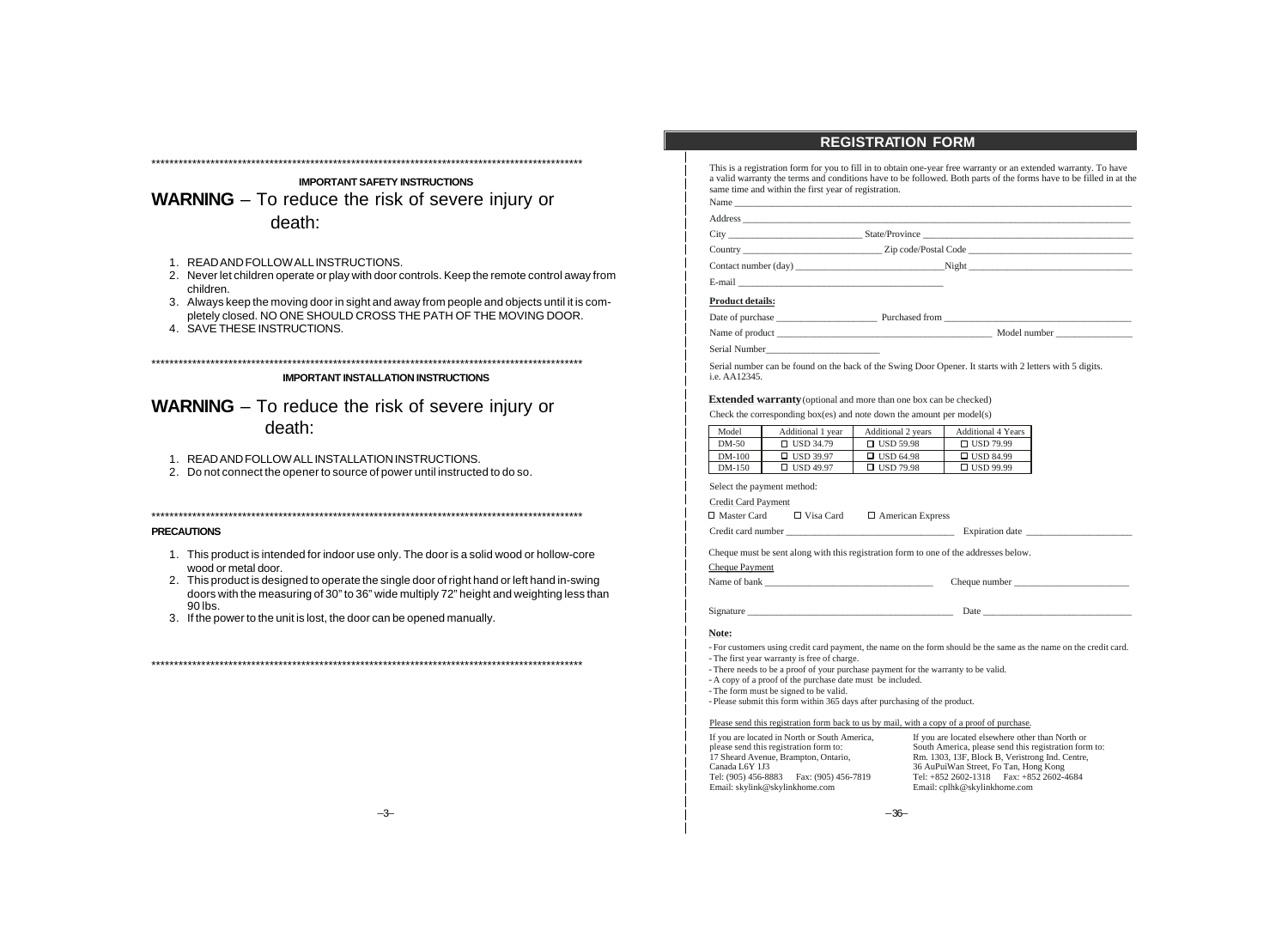# **WARRANTY**

Now there is not only a free one-year warranty but also an extended warranty for customers to register. The extended warranty allows your product to be protected for a longer period. To apply fill in the registration form below.

### **LIMITED WARRANTY**

#### **Basic terms and conditions**

- 1) Skylink Technologies Inc. guarantees that their Swing Door Opener (excluding batteries) to be free from defect in materials and workmanship under normal use for a period of one year from the day of purchase.
- 2) This warranty does not cover any products, which have been damaged by accident, misuse, abuse or alternations.
- 3) Skylink shall not be liable for any personal injury, property loss, robbery, fire, incidental or consequential damage of any kind from the defects or malfunction of this product.
- 4) If you claim validly under the warranty condition, Skylink shall repair or replace without charge for your product, during the first year of purchase. (One year free warranty)
- 5) Proof of purchase is required for the warranty to take place. (i.e. An invoice or receipt)
- 6) The warranty is provided by both Skylink and Skylink International.

#### **Extended warranty terms and conditions**

- 7) Extended warranty can be provided for up to 4 years making a total of up to 5 years of warranty that can be obtained.
- 8) The shipping cost and duties of the repaired product has to be paid by the registrant.
- 9) The payment of the warranty can be paid by using credit card (Visa, Master or American Express) if registration online or by post. By post Cheque can also be accepted.
- 10) The extended warranty cost is determined according to the number of years you want to extend. (The prices are listed on the registration form)
- 11) The warranty application must be done with in the first year of purchasing the product.
- 12) Registration can be done by using the form provided or register on the Skylink website. With a copy of the proof of the purchase date.
- 13) All of the above terms must be followed to have a valid warranty.

# **INTRODUCTION**

### **Overview**

Congratulations on your purchase of a Skylink Swing Door Opener. This swing door opener can automatically open / close any swinging doors with a press of a remote. An electromagnetic lock can also be installed for security and privacy purposes. During power failure, the door can still be opened or closed manually.

An obstacle detection feature is built-in to all swing door openers, when an obstacle is detected in the path of an opening / closing door, the door opener will stop to avoid serious injury.

The user's instructions will guide you through the whole setup procedure as well as all the programming instructions. Please read and follow all safety rules and operating instructions before first use of this product.

### **Safety Information**



When you see this Warning symbol and word, that means severe injury can result from failure **WARNING** to follow instructions.



When you see this Caution symbol and word, that means the property damage or injury can result from failure to follow instructions.

This word is used to indicate the importance of the specified procedure(s). Follow them closely or otherwise the unit may not function properly. **NOTE**

# **Before installation**

### Please ensure:

- · The door is a solid wood door, or hollow-core wood, metal, or fiberglass door.
- · The door is less than 90lbs (approx. 41kg)
- The door is less than  $36"$  wide (approx.  $0.91$ m)
- The clearance between the door (top edge) and door jamb is at least 1/16" (approx. 1.5mm). If the clearance is less than 1/16", you may use a bench chisel to chop part of the door jamb where the slider bracket is mounted, so the clearance of this portion is more than 1/16".
- · An electrical outlet is within 15ft (approx. 4.5m) from the door opener. If there is no electrical outlet nearby, you may use an AC extension cord.
- · Spring hinge closer may affect the operation of the swing door opener. If possible, adjust the spring hinge so that the torsion is released, or replace the spring hinge to a regular hinge.
- · Door closer should not be installed.
- The door opens / closes smoothly. If the door doesn't open smoothly, lubrication may be needed on the door hinges.
- When the door is in the fully opened position, ensure there is enough space to mount the door opener. It requires at least 3-1/2" (Approx. 85mm) between the back of the door to the wall.
- · Door stopper should be installed in order to limit the door opening to max.100 degrees.
- If weather stripping is too thick or hard, it may affect the operation of the door opener. Replace the weather stripping with something thinner and softer so the door can close properly.



**Tools Required**

To install the swing door opener, you will need the following tools.

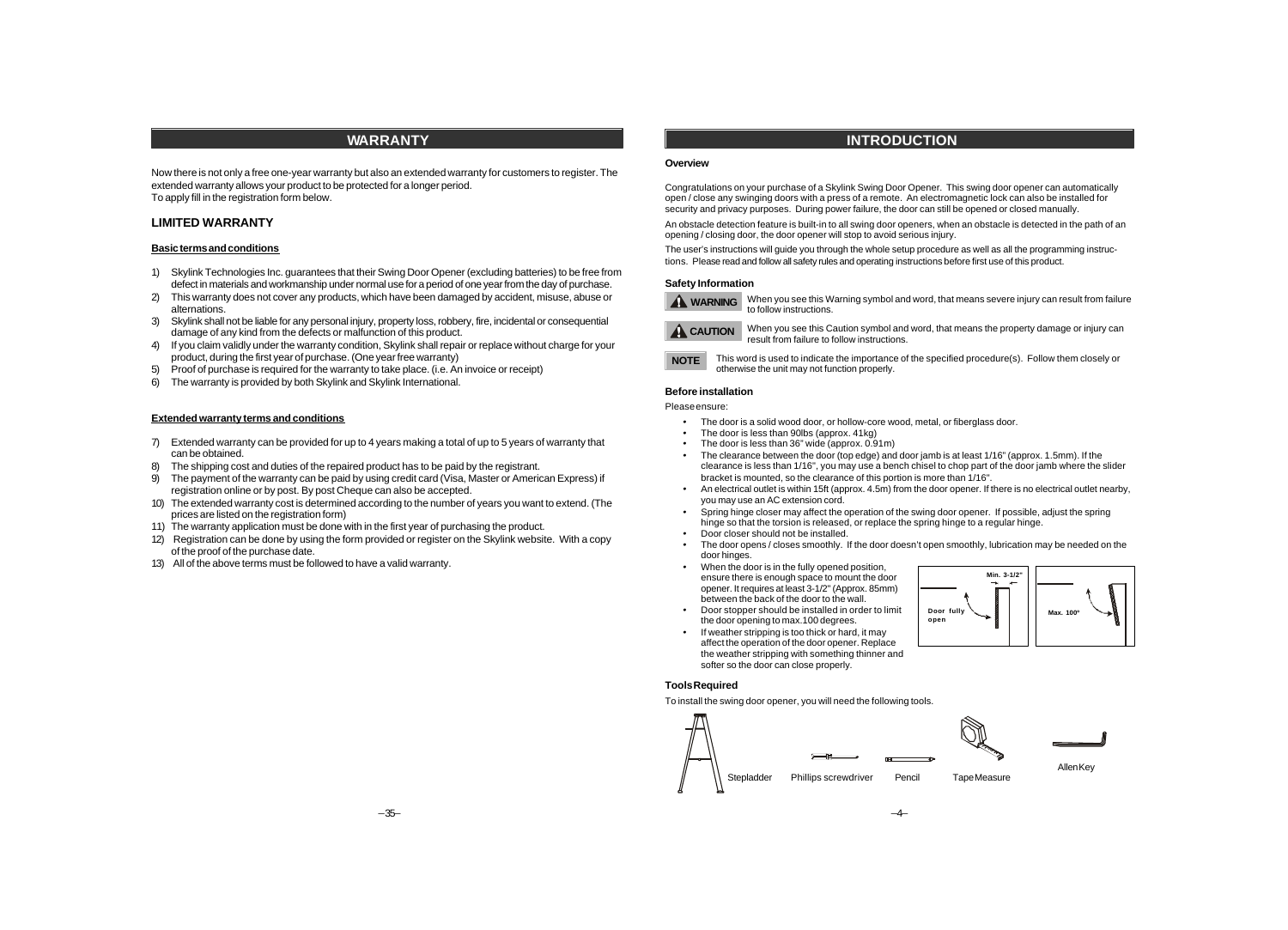# **INTRODUCTION**

## **In the package, you should find the following boxes.**

Box 1 - Swing Door Opener & Accessories



Box 2 - Electromagnetic Lock & Accessories (Only available for Model DM-100)





Outswing Lock Bracket x1 Inswing Lock Bracket

x1





Armature Plate x1

Soft Spacer x1

 $\circ$ **Recent** 

BAG E Armature plate





Inswing Armature Plate Bracket

x1

L-Shape Bracket x1

Electromagnetic Lock x1

–5–



# **ACCESSORIES**

# **Electric Strike**

- Designed specifically for Skylink Swing Door Opener DM-001 - Low current consumption, no external power supply is required

# **Electromagnetic Lock**

- Designed specifically for Skylink Swing Door Opener DM-001 - Easy to install



Other than the 4-button remote control, the door opener can also be triggered by:

- · Motion Sensor
- · Keypad Transmitter (Keyless Entry)

## **Motion Sensor**

When the motion sensor is activated, the door will be opened automatically. After the door has been opened for a fixed period of time, the door will be closed automatically. This timer is the same one being used in "Timer Operating Mode".

## **Keypad Transmitter**

Keypad Transmitter can be mounted next to the door opener. User with a valid password can open / close the door.



fil

 $\bigcirc$ 

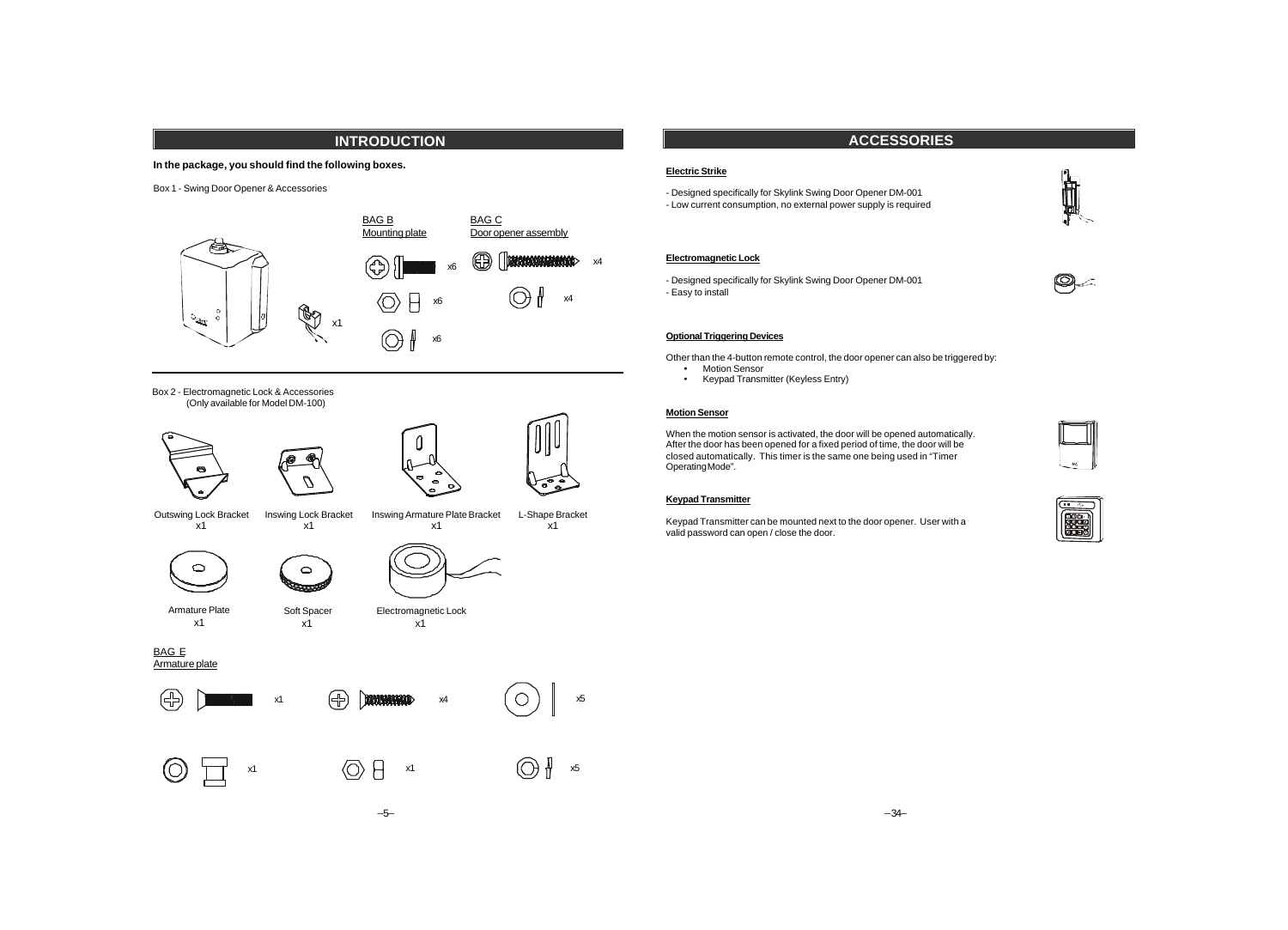# **DOOR OPENER CONNECTIONS / SETTINGS**





Box 2 - Electromagnetic Lock & Accessories (Only available for Model DM-100)



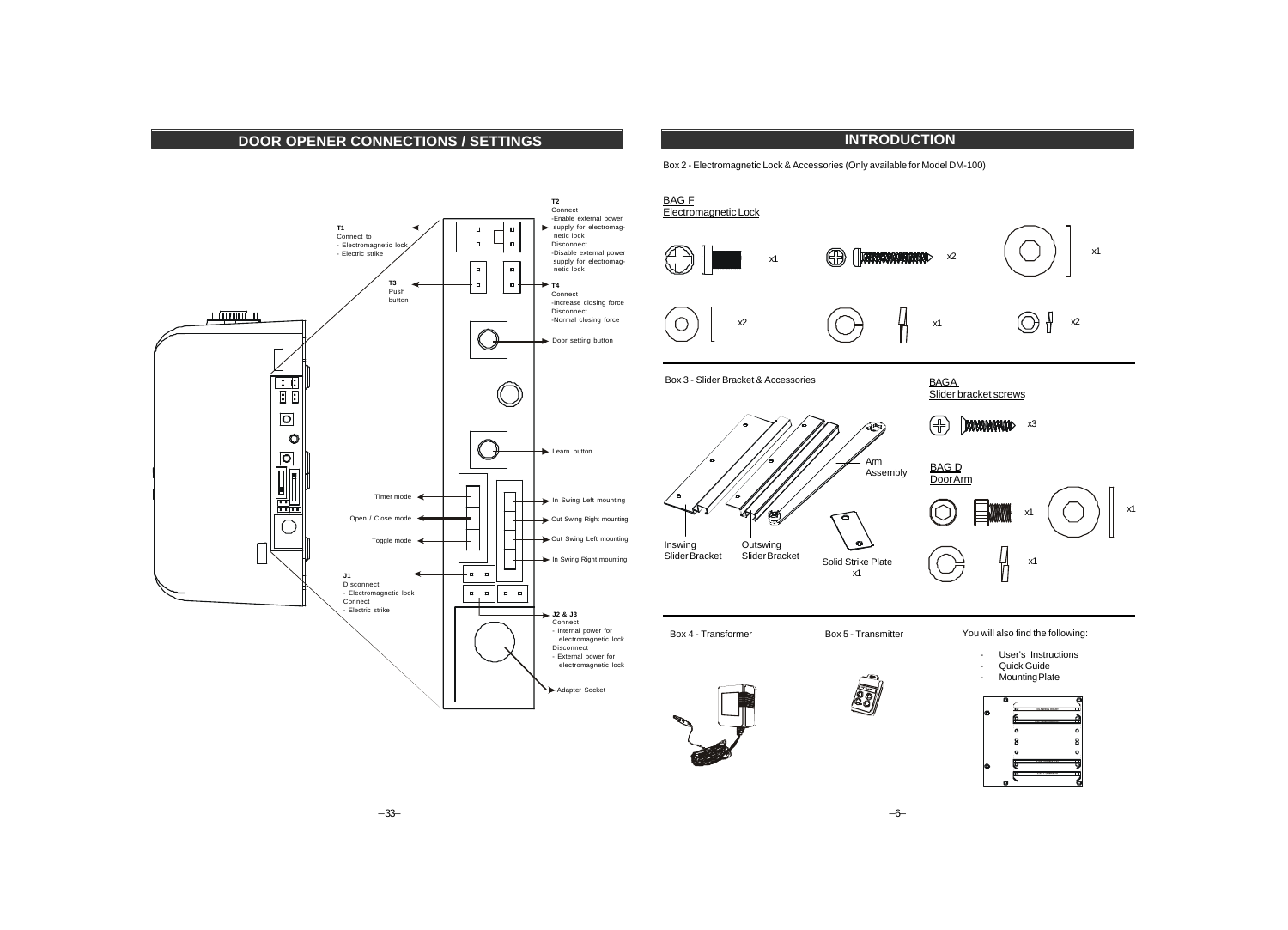# **INSTALLATION**

### **Determine the door configuration**

Different doors require different installation. It is important to determine what type of door you are planning to install the door opener to. The door opener can be installed on 4 different types of door:

- In-Swing Left
- In-Swing Right
- Out-Swing Left
- Out-Swing Right

Follow the criteria below to determine the type of door you have.

- 1. You should be **standing outside the room.**
- 2. Open the door.
- 3. If you have to **pull** the door in order to open it, this is an **out-swing** door. If you have to **push** the door in order to open it, this is an **in-swing** door.
- 4. If the door **hinges are on the left side** of the door, it is "**left**". If the door **hinges are on the right side** of the door, it is "**right**".

See diagram below for the 4 different configurations.



# **OPERATION**

### **Closing force**

As mentioned earlier, when the door reaches near the fully closed position, the closing speed will decrease. If the factory default closing force is not enough to close the door fully, you may increase the closing force by connecting the yellow jumper (see diagram below).

The setting below will enable the door opener to close the door with a greater amount of force.



#### **External Wired Push Button (sold separately)**

The door opener can be operated by a wired push button. The operation of the push button is always in toggle operation.

By connecting the push button to the "push button" terminal, the door will either open or close, depending on the current door position.

If the door is currently opened, activating the push button will close the door. If the door is currently closed, activating the push button will open the door.

Regardless of whether the operation mode is in the toggle or open/close position, activating the push button will result in toggle operation.

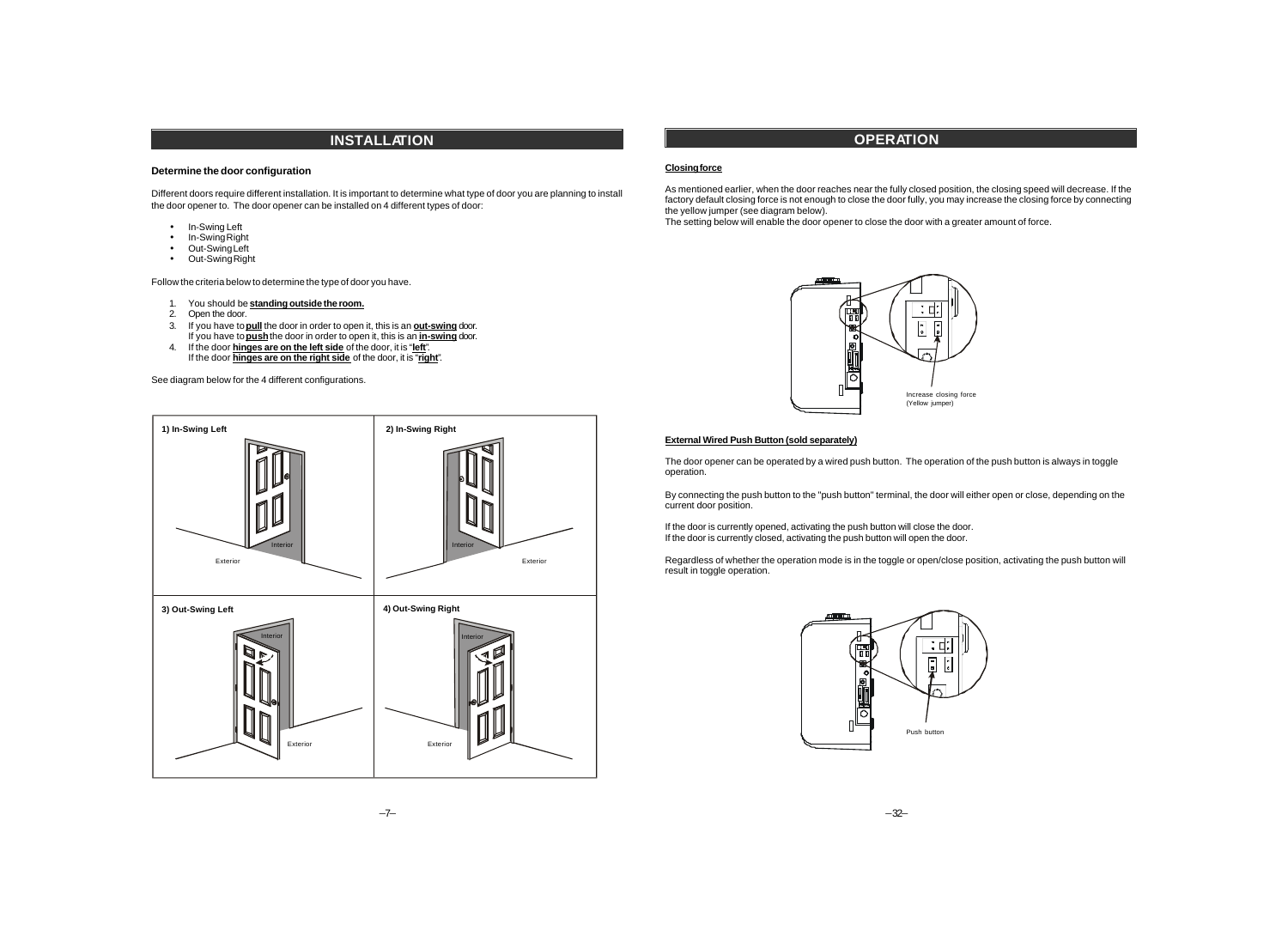# **OPERATION**

### **Electromagnetic Lock (Optional – sold separately)**

High Holding Force Electromagnetic Lock (Optional - sold separately) Skylink provides an electromagnetic lock with holding force up to 45kg. However, an electromagnetic lock with higher holding force can be used (sold separately). To install non-Skylink electromagnetic lock, external power must be supplied to the electromagnetic lock, please follow the instructions below.

- 1. Disconnect the electric power from the door opener.
- 2. Remove the side covers on the sides of the opener.
- 3. Remove the existing lock (if any) from T1 terminal.
- 4. Remove the 2 jumpers from J2 and J3 positions.

5. Insert one jumper to T2 position.

6. Connect the 2 wires from the electromagnetic lock to the external power supply and connect them to T1 terminal with the special wire provided.

**NOTE**

# **T1 T2** ा प 鬧  $\boxed{2}$ The maximum rating of the electromagnetic lock should not exceed 500mA. Е ल्ल **J2 J3**(R **Remove these 2 connectors (J2 & J3)**



# **INSTALLATION**

## **IMPORTANT INSTALLATION INSTRUCTIONS**

### **A** WARNING

- To reduce the risk of severe injury or death:
- 1. READ AND FOLLOW ALL INSTALLATION WARNINGS AND INSTRUCTIONS.
- 2. NEVER connect door opener to power source until instructed to do so.
- 3. ALWAYS keep people and objects away from the door. NO ONE SHOULD CROSS THE PATH OF THE MOVING DOOR.
- 4. NEVER wear watches, rings, or loose clothing while installing or servicing opener. They could be caught in door or opener mechanisms.

#### **Installing the Door Opener**

The following steps are involved in installing the door opener:

- 1. Disable the door lock
- 2. Mounting the Slider Bracket
- 3. Installing the operator assembly onto the mounting plate<br>4. Powering up the operator
- Powering up the operator
- 5. Mounting the operator assembly with mounting plate onto the door
- 6. Attach the door arm assembly on the operator
- 7. Program the door setting
- 8. Mounting the electromagnetic lock (Model DM-100 only)

#### Electromagnetic lock (Model DM-100 only)



*Note: In-Swing Right door installation shown.*

 $\boxed{\bm{\bm{\omega}}}$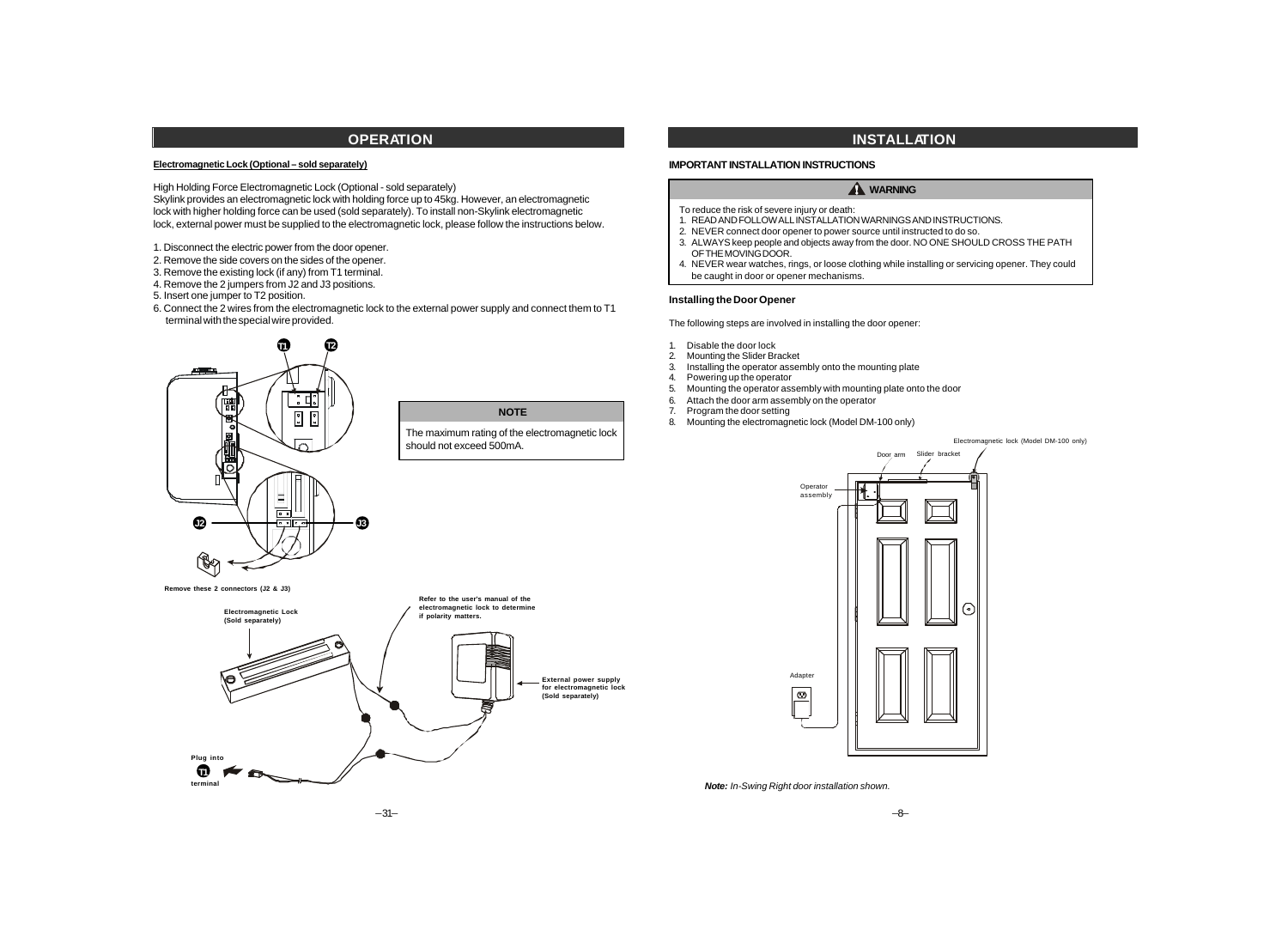# **INSTALLATION - IN SWING**

Once you have determined the type of door you have, please refer to the pages below for further instructions.

In-Swing Left and In-Swing Right – Follow the instructions below. Out-Swing Left and Out-Swing Right – Go to page 17.

#### **In-Swing Left and In-Swing Right**

#### **1. Disable the existing latch bolt**

(If you are using electric strike instead of electromagnetic lock, please omit this step and proceed to step 2. Refer to the user's instructions of the electric strike on how to install it on the door frame.)

(Optional electric strike can be purchased from Skylink)

- 1.1 In order for the swing door operator to work properly, the function of the existing latch bolt must be disabled. This can be done by replacing the strike plate.
- 1.2 Remove 2 screws on the strike plate. 1.3 Place the solid strike plate over the existing one, so the latch bolt cannot be
- extended.
- 1.4 Tighten the solid strike plate with the same screws.

#### **2. Mounting the Slider Bracket**

2.1 For in-swing doors, use the in-swing slider bracket that should be positioned against the underside of the door jamb.

Secure the solid strike plate by screws

Remove 2 screws

- 2.2 Ensure the edge of the slider bracket is 7-1/2" (190 mm) from the edge of the door jamb (the edge with the door hinge).
- 2.3 Secure the slider bracket with 3 slider bracket screws provided.



*Note: In-Swing Right door installation shown.*



### **Timer Mode**

When timer mode is selected, user can activate the door opener to open the door, and the door will be closed automatically after it has been opened for a specific period of time. So the user does not need to close the door, or the door will not be left open even if the user forgets to close it.

#### To enable the timer mode:

- 1. Unplug the door opener when it is in standby mode. 2. Change the setting of the mode selection switch to
- "Timer" mode. 3. Plug the adapter back and the red LED will be on steadily.
- 4. Open the door by activating the remote. After the door has been opened, you should still hear the buzzer beeping, indicating that the timer is counting down and the door will be closed soon. The factory default timer is set to 10 seconds.
- 5. After 10 seconds, the door will be closed automatically.



You may change the timer setting from 10 seconds to 50 seconds, in 10-second intervals.

- 1. Press and hold the door setting button for 3 seconds when the door opener is in standby mode. You will hear the buzzer beeping rapidly and the orange LED flashing. You may now release the door setting button.
- 2. After the door setting button is released, you should hear the buzzer beeping. This buzzer beeping represents the timer setting.

| Number of continuous beep | <b>Timer Setting</b> |
|---------------------------|----------------------|
|                           |                      |
|                           |                      |
|                           |                      |
|                           |                      |
|                           |                      |

- 3. To change the setting, press the door setting button once will advance the timer by 10 seconds. i.e. if the original timer setting is at 10 seconds, pressing the door setting button once will result in 20 seconds, and you will then hear 2 beeps. The timer setting will be back to 10 seconds if you press the door setting button when the timer setting is at 50 seconds.
- 4. Once you have selected the desired setting, press and hold the door setting button for 3 seconds, you will hear a long beep and the orange LED will be off. You have now changed the timer setting.

# **Trouble Beeping**

If the T1 or T2 connectors are connected incorrectly, the operator unit will emit a continuous beep. To resolve this problem, please double check the wiring connection on these 2 terminals. (Refer to page 33 for Door Opener Connections / Settings)

T1: Make sure the lock wiring connection is not short circuited.

T2: Ensure jumper connector is not used if external power supply is used for the lock. Please also verify the connection setting on J2 and J3, make sure they match with T2.

For example:

- If external power supply is used, J2 and J3 should be removed, while T2 should be connected.
- If internal power supply is used, J2 and J3 should be connected, while T2 should be removed.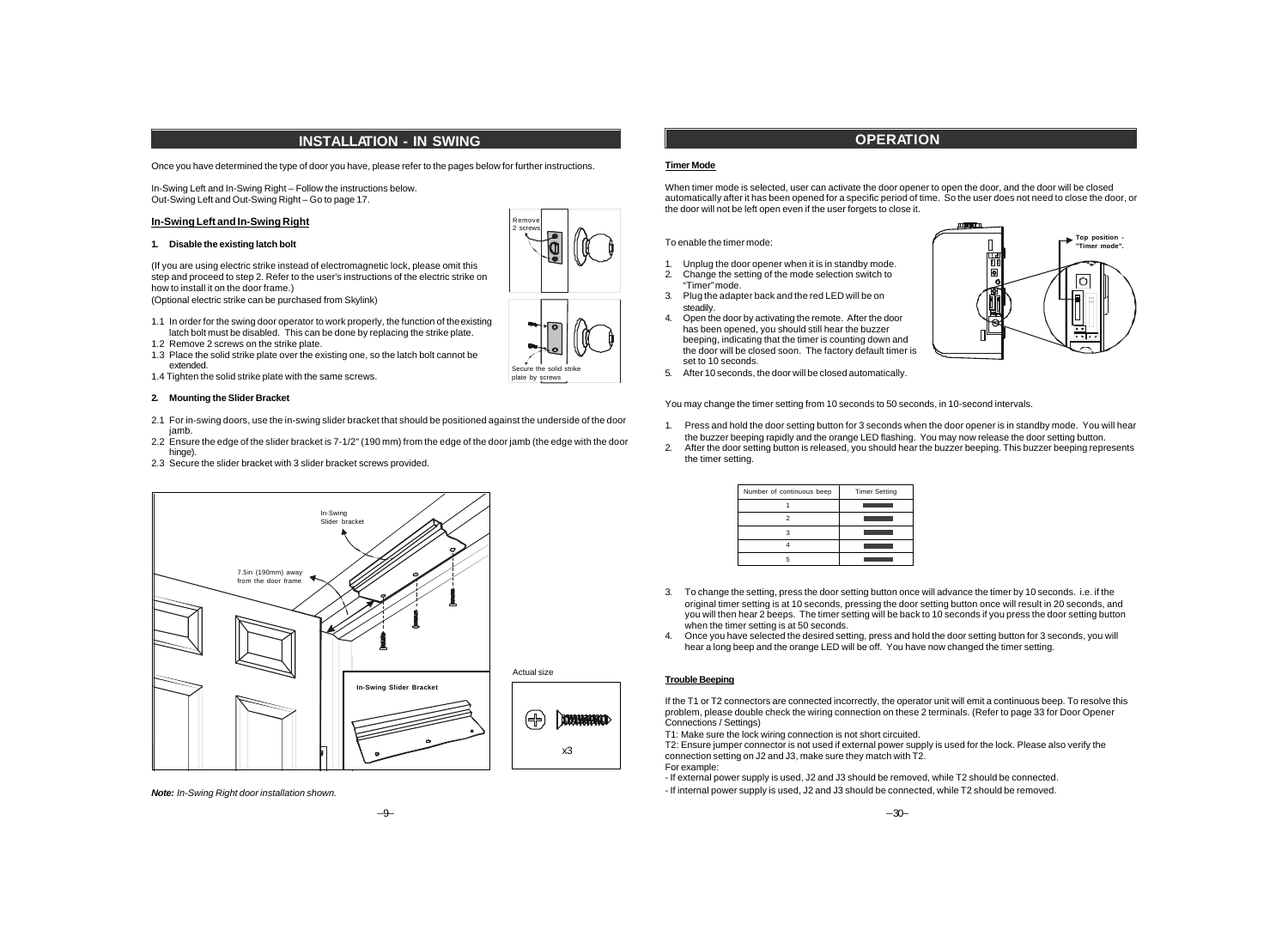# **OPERATION**

## **Toggle Mode**

Toggle mode allows one button operation, which means by activating the remote, the door will either open or close, depends on the current door position.

If the door is currently opened, activating the remote will close the door. If the door is currently closed, activating the remote will open the door.

The same operation is used for most garage door openers.





**"Toggle mode".**

#### **Open / Close Mode**

When Open / Close mode is selected, the function of the 4-button remote will be different. 2 of the buttons will open the door, the other 2 buttons will close the door.

To enable the Open / Close mode:

- 1. Unplug the door opener when it is in standby mode.
- 2. Change the setting of the mode selection switch to "Open / Close" mode.
- 3. The door opener is now operating in "Open / Close" mode.



A 4-button remote control allows you to operate 2 different door openers. If you would like to operate Door 1, both the open and close buttons of door 1 must be programmed to the door opener. Follow the instructions for "Learning Remote Controls" on page 28. If you would like to operate another door opener using the same remote, learn the other 2 buttons to the other door opener.

After learning the buttons to the door opener, pressing the open button will open the designated door opener. Pressing the close door button will close the designated door opener.

# **INSTALLATION - IN SWING**

Slider bracket ---





7-1/2" (Approx. 190mm)

*Note: In-Swing right door installation shown. Note: In-Swing left door installation shown.*

#### **3. Installing the operator assembly onto the mounting plate**

- 3.1 Remove the 2 side covers from the operator by sliding them out.
- 3.2 Place the operator onto the mounting plate based on the door type. For instance, for in-swing left door, the "IN-SWING LEFT" holes should match the 2 top holes of the operator.
- 3.3 Secure the operator to the mounting plate with 6 nuts, spring washers and bolts.





# **A** WARNING

To avoid possible serious injury from a falling door operator, fasten it securely to the mounting plate and the supports of the door.

For In-Swing Left installation, place the top 2 screws of the door opener to these 2 holes.





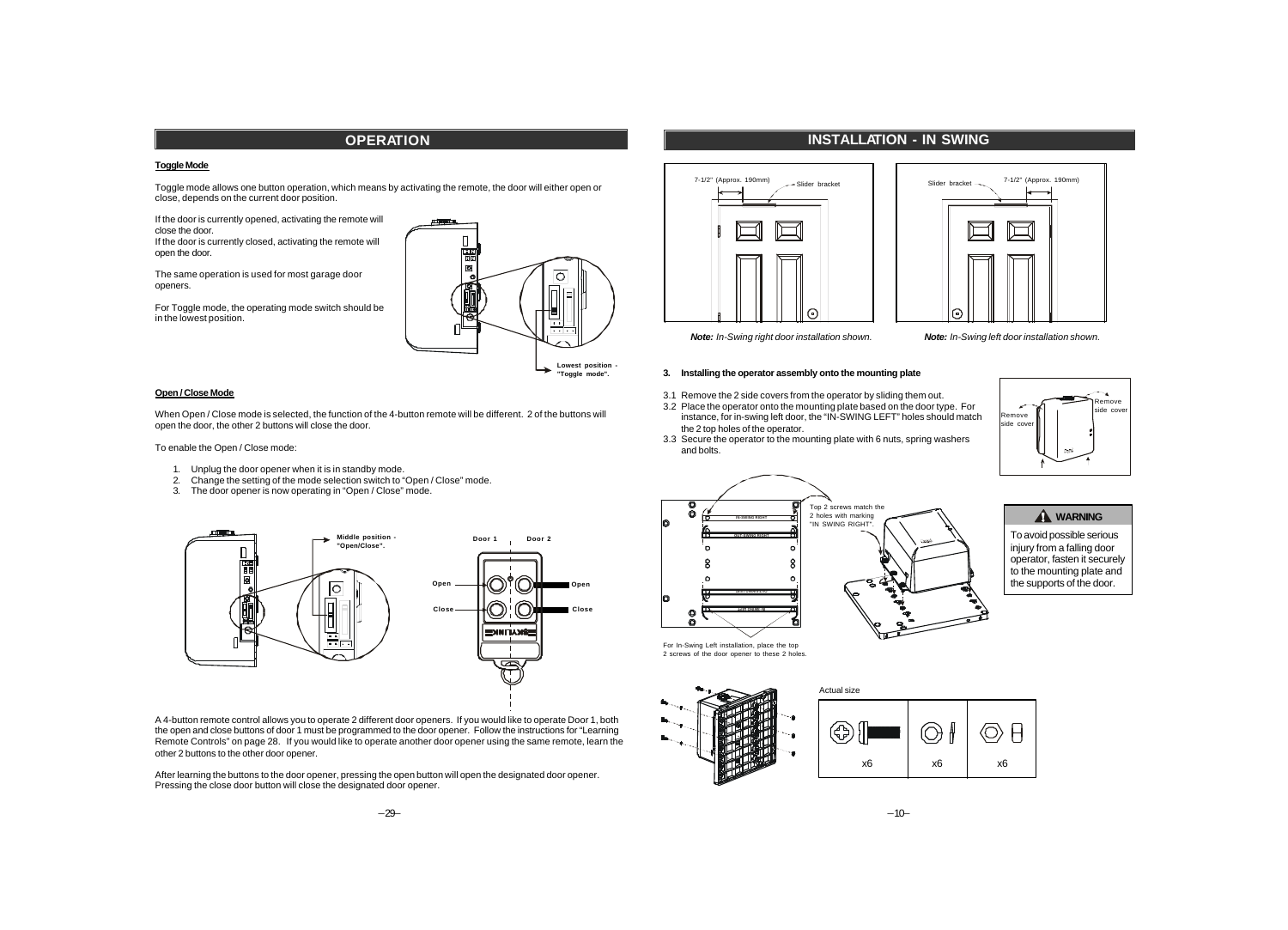# **INSTALLATION - IN SWING**

### **4. Selecting the door type**

You must select whether you have an inswing left or inswing right door. Follow the procedures below to set the correct door type.

- 4.1 Before powering up the operator, the proper door configuration must be selected. To select the door type as in-swing right, please set "Door Type" slide switch to the lowest position. To select the door type as in-swing left, please set "Door Type" slide switch to the highest position, which represents in-swing left door configuration.
- 4.2 Before the adapter is plugged in, press and hold the "Door Setting" button (red color button). While holding down the "Door Setting" button, plug in the power adapter to the adapter socket on the door operator. Red LED will be on and the orange LED will flash rapidly and the buzzer will beep rapidly. You may now release the "Door Setting" button.
- 4.3 Once the button is released, the orange LED will flash slowly and the operator's shaft will start to rotate and perform a routine startup procedure automatically in order to set itself up for this door type.
- 4.4 When the startup procedure is completed, you will hear 2 beeps, and the motor will stop.
- 4.5 You should now disconnect the power adapter from the operator and proceed to the next step. The power adapter should not be connected again until step 7.
- 4.6 You may now install the 2 side covers to the operator by sliding them onto the side of the operator.

### **A** CAUTION

When the operator is in "Door Setting" mode. The motor and its shaft will rotate. ENSURE NOTHING IS TRAPPED BETWEEN THE SHAFT AND THE OPERATOR.

#### **5. Mounting the operator assembly with mounting plate onto the door**

5.1 You may now mount the operator with the mounting plate on the door. It should be mounted on the upper left corner of the door for in-swing right, or upper right corner for in-swing left.





*Note: In-Swing Right door installation shown. Note: In-Swing Left door installation shown.*





# **OPERATION**

#### **Advanced programming / operations**

You have successfully setup the swing door opener and it can perform all the basic operations. There are some advanced features that require additional programming. If you would like to enable these features, follow the instructions below. These additional features / programming are:

- Learn / Erase remote

- Different operating modes

#### **Learn remote controls**

You can program up to 15 single button - remotes to the swing door opener. This is ideal if you have multiple users for one door and they can carry their own remotes. To program remote controls, follow the instructions below:

- 1. The operator should be in standby mode, i.e. adapter plugged in but the swing door opener should not be operating, only the red LED should be on steadily.
- 2. Press and hold the "Learn" button, the red LED will start to flash and buzzer will beep indicating the door opener is now in learn mode.
- 3. Press and hold the button on the remote you would like to program while you are holding onto the learn button on the door opener, you should hear a long beep and the LED will be off. You may now release both the learn button on the door opener and the button on the remote. You have now successfully programmed the remote to the door opener.



#### **Erase remote controls**

In order to erase any unwanted remote controls (buttons), you must first erase all of them. Then reprogram each remote (button) you wish to use.

#### To erase all remote controls:

- 1. Unplug the door opener when it is in standby mode.
- 2. Press and hold the learn button, then plug the adapter back in while holding the learn button.
- 3. You should see the red LED flashing and buzzer beeping rapidly. This indicates all the remotes have been erased and you may release the learn button. You can now program the remote you wish to use based on the instructions "Learning remote controls".

### **Operating Modes**

The door opener can operate in different operating modes, the 3 different operating modes are:

- Toggle (factory default)
- Open / Close
- Timer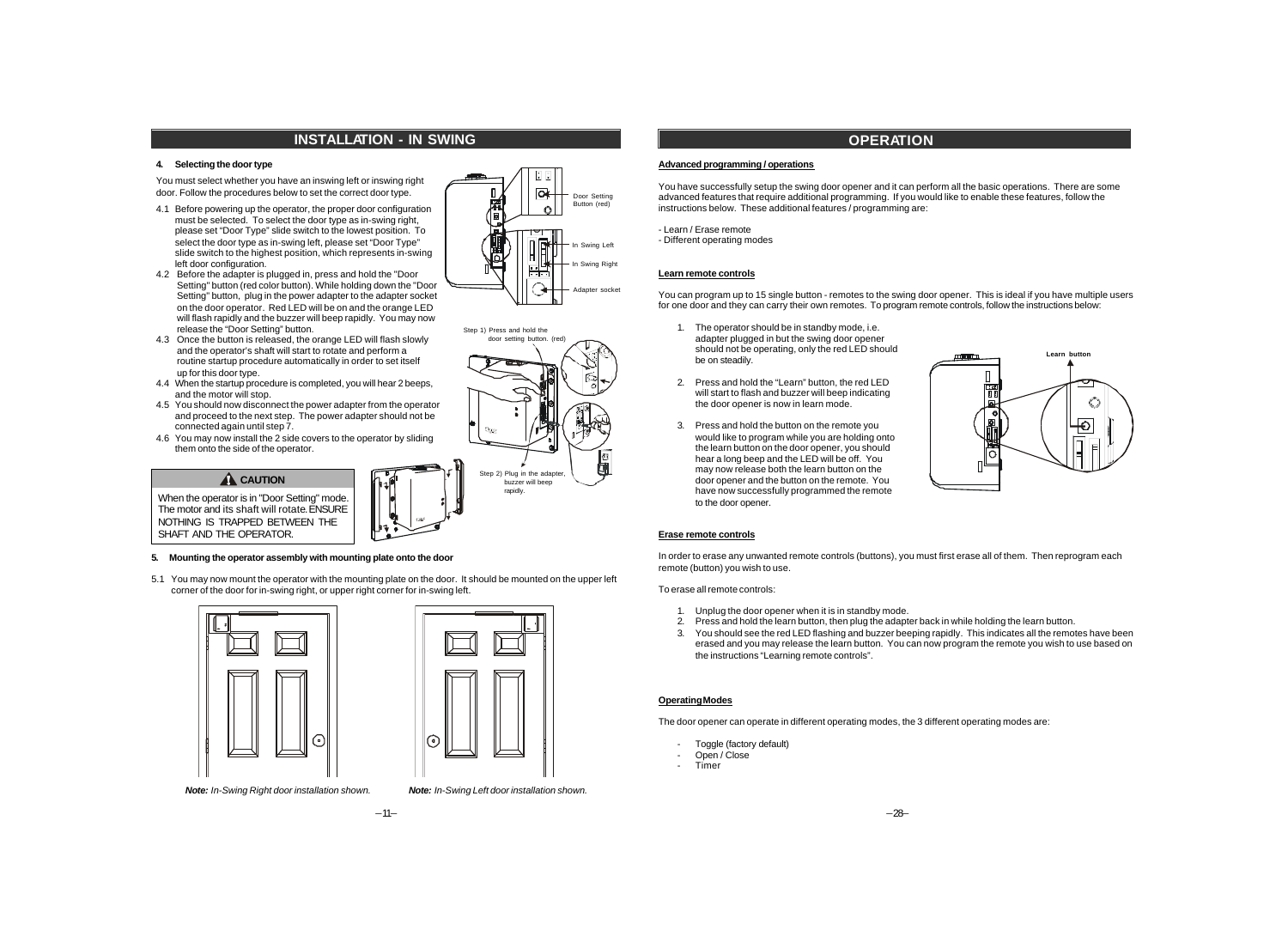# **OPERATION**

#### **Mute**

If you would like to disable the buzzer beeping when the door opener is operating, follow the procedures below.

- The door opener should be in standby mode, i.e. the red LED is on and the door is not moving.<br>• Press and hold both the "Door Setting" and "Remote Learning" buttons, until a long beep is emi-
- Press and hold both the "Door Setting" and "Remote Learning" buttons, until a long beep is emitted (approx. 3 seconds), then release both buttons.
- The buzzer is now disabled.

To enable the buzzer, repeat the procedures above.

### **Obstacle detection**

The swing door operator has a built-in safety feature of obstacle detection. When the opener is operating and if the door hits an obstacle (it could be an object or a person), the operator will stop.

To start the operator again, you must clear the obstacle from the door and activate the remote again.

### **Test the obstacle detection system**

In order to test the obstacle detection, place an obstacle with weight of approx 30 lbs (any small furniture, or a 3/4 filled 5-gallon bucket of water) in the middle of the door travel, i.e. 45 degrees from the fully closed position (assuming the door travel is 90 degrees). Try this on both opening and closing cycles to see if the door stops when it hits the obstacle. If the door doesn't stop when it hits the obstacle, please contact us.

# **A** WARNING

- Obstacle detection system must be tested every month.
- After any adjustments are made, the obstacle detection system must be tested.

### **Power failure**

During power failure, the remote control and the electromagnetic lock will not work. However, the door can still be opened or closed manually by pushing and pulling the door.

When the door is manually opened or closed and the clutch engages and disengages it will make a clicking sound. It is normal that more force is required to open / close the door due to the force generated by the clutch.

### **NOTE**

During power failure, although the door can still be opened and closed, but the electromagnetic lock will not function. When power resumes, the electromagnetic lock will function after a fully closed operation is performed.



# **INSTALLATION - IN SWING**

5.2 Locate the operator assembly 2mm away from the top of the door frame, and 2mm from the side.



For Inswing Left, plug in the extension cord for the electromagnetic lock to the 2 upper left jupmers.





5.3 Secure the mounting plate with 4 screws onto the door.



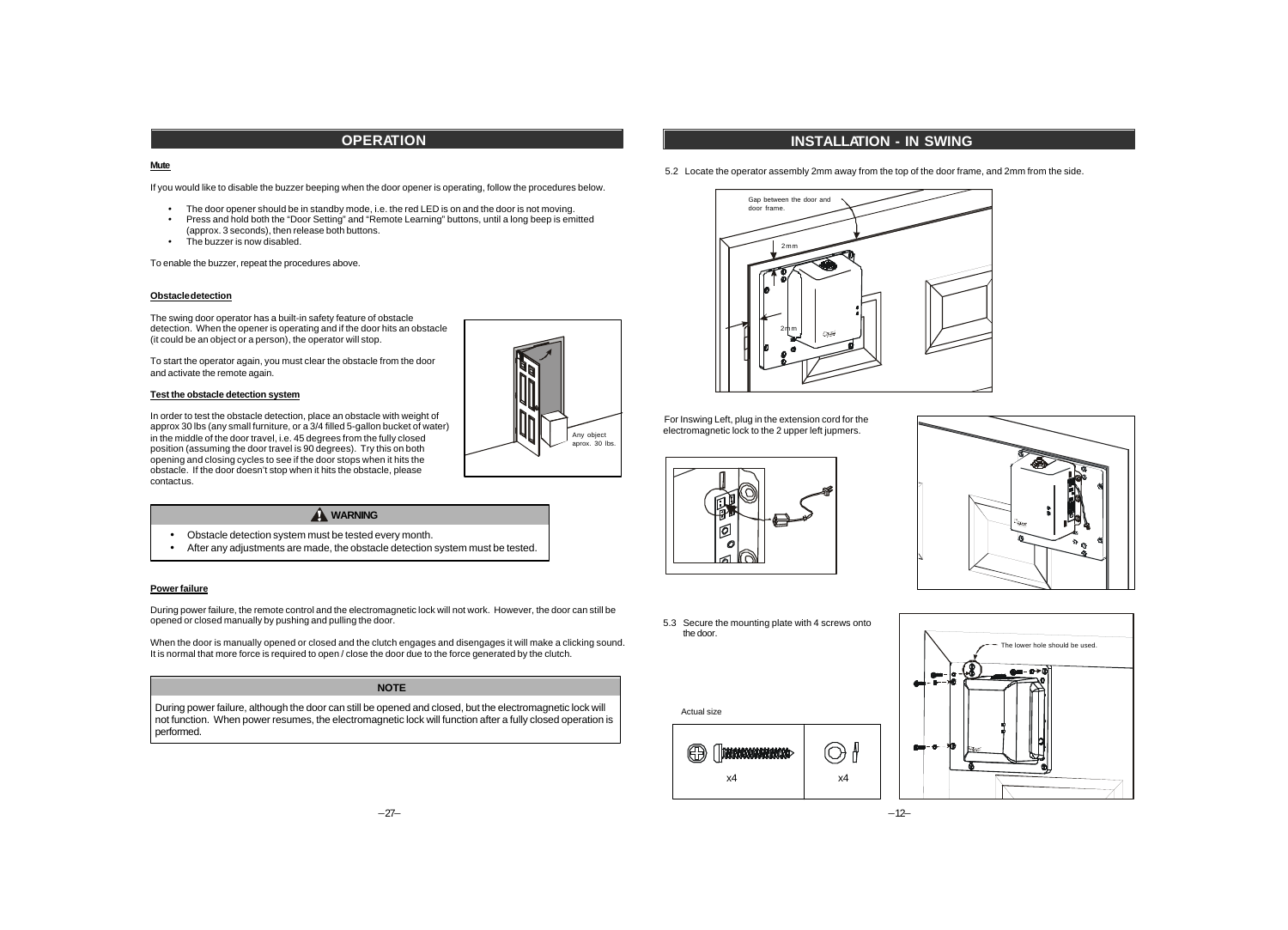# **INSTALLATION - IN SWING**

#### **6. Attach the door arm assembly to the operator**

- 6.1 The door should remain at the fully closed position.
- 6.2 Slide one end of the arm assembly (the end with the slider) into the slider bracket.
- 6.3 Place the other end of the arm assembly on top of the operator motor shaft. You may notice the arm assembly coupling is not fully seated into the slots of the operator motor shaft. In order for the arm assembly to seat fully into the slots of the operator motor shaft, open the door slowly about 5 degrees from the fully closed position. You should visually check if the arm assembly is fully seated into all the slots.





Slider

6.4 Tighten the arm assembly to the operator motor shaft by a screw, spring washer, and a flat washer.





# **OPERATION**

#### **Remote Control Operation**

The remote control can be used to open and close your door. The remote has been programmed at the factory to the swing door opener so no further programming is necessary. There are 4 buttons on the remote, button 1 is programmed so it can perform the door opening and closing operations.

When the door is opened, pressing remote button 1 will close the door. When the door is closed, pressing the remote button 1 will open the door.

When the door opener is operating, the orange LED will flash and the buzzer will beep.



If you would like to stop the door when it is either opening or closing, you can press the remote button 1 again, it will stop the operator therefore stopping the door from opening / closing.

If the door operator does not respond to the remote control, program the remote control again, refer to page 28 "Learn remote controls" to program the remote control again.

(For Model DM-100) The electromagnetic lock will be energized when the door is in the fully closed position. Once the lock is energized, the door cannot be opened manually. If you do not want the door to be locked, you may disconnect the cable from the electromagnetic lock to the door opener.

### **Reminders**

- · If the door cannot be closed all the way due to friction, you may apply lubricant to the hinges.
- · If weather stripping is too thick or hard, it may affect the operation of the door opener. Replace the weather stripping with something thinner and softer so the door can close properly.
- · Door stopper should be installed in order to limit the door opening to max.100 degrees.

**NOTE** When the door reaches the near fully closed position, the closing speed will decrease in order to reduce the risk of injury.



### **A** WARNING

- · Only activate door when it can be seen clearly, and there are no obstructions to door travel.
- · Always keep door in sight until completely closed.
- · Moving doors can cause serious injury or death. Stay out from moving doors.
- Do not remove the head cover from the door opener.<br>• Do not disassemble the door opener
- Do not disassemble the door opener.
- · The electrical power to the door opener MUST BE disconnected while making electrical connections.
	- SAVE THESE INSTRUCTIONS.

–13–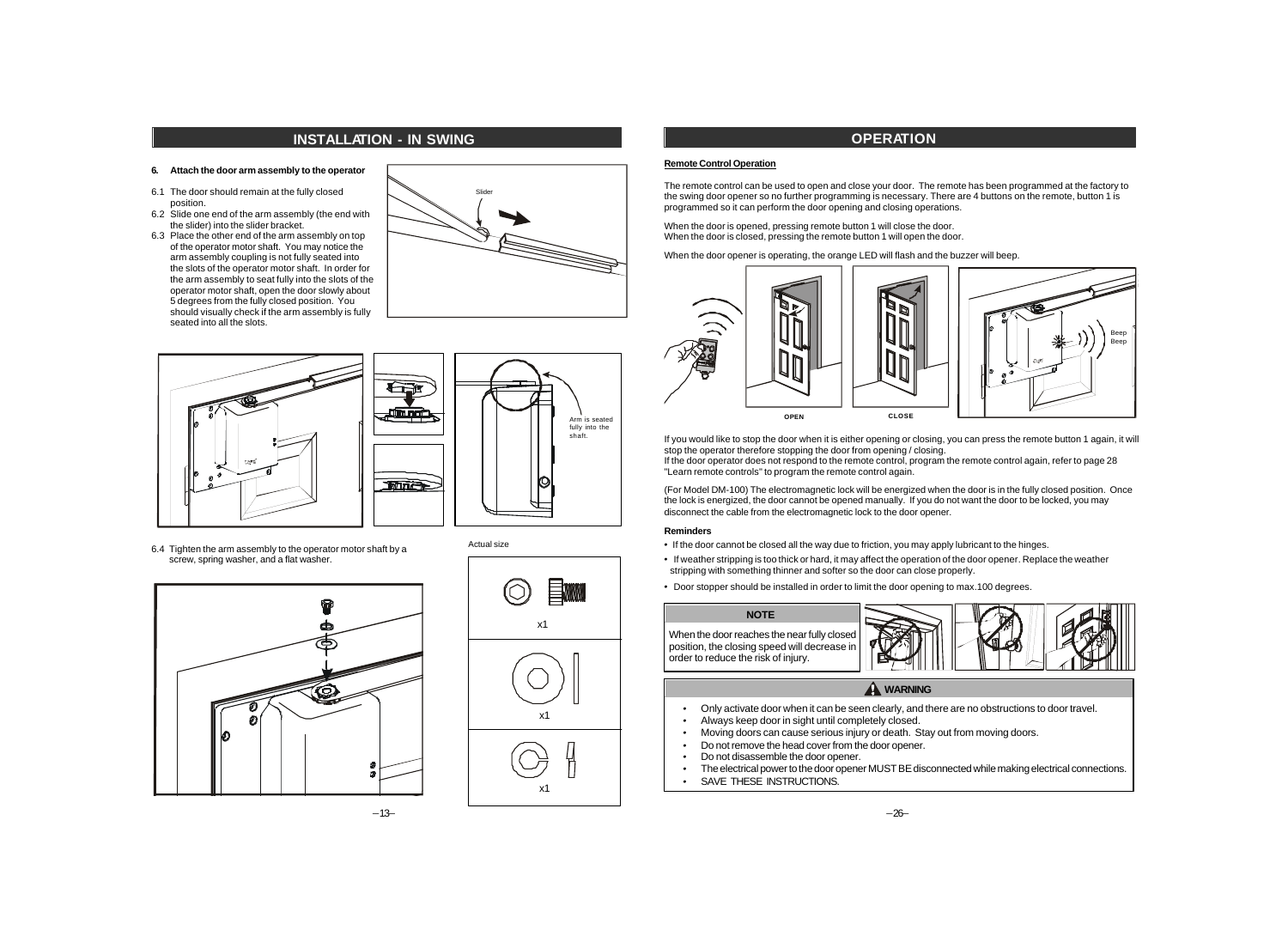

If the wire is too long, you may use a cable tie or tape to secure the wire on the door.

# **INSTALLATION - IN SWING**

### **7. Program the OPEN and CLOSE travel limits**

The door opener will automatically detect the open and close travel limited. It is capable of detecting the fully opened and fully closed positions. Follow the procedures below to set the travel limits.

# **NOTE**

Before proceeding to the following steps, ensure you have cleared the path so the door can be opened and closed without hitting any obstacle.

- 7.1 Plug in the power adapter to the operator, the other end should be plugged into an electrical outlet. Red LED should be on indicating power is plugged in.
- 7.2 Press and hold the "Door Setting" button (red color button) for 10 seconds, buzzer will start to beep one at a time, then a continuous beep. Release the button when the buzzer emits a long continuous beep.
- 7.3 The door operator will try to open the door all the way until it hits the door stopper, then it will close all the way until it is fully closed. During this travel limit setup procedure, do not interrupt the door by blocking it. Otherwise, it will affect the normal operation.



### **8. Mounting the electromagnetic lock** (For Model DM-100 only)

(If electric strike is used, please omit this section. )

8.1 The electromagnetic lock is energized when the door is fully closed to provide additional security and privacy. The holding force of the electromagnetic l ock is approx. 100lb (45kg). For in-swing right door, the electromagnetic lock should be mounted on the upper right corner of the door. For in-swing left door, the electromagnetic lock should be mounted on the upper left corner of the door. Diagram below shows the location and configuration after the lock has been installed. Note: Do not mount the armature plate on the corner of 2 door jambs, it should be mounted on the top door jamb.

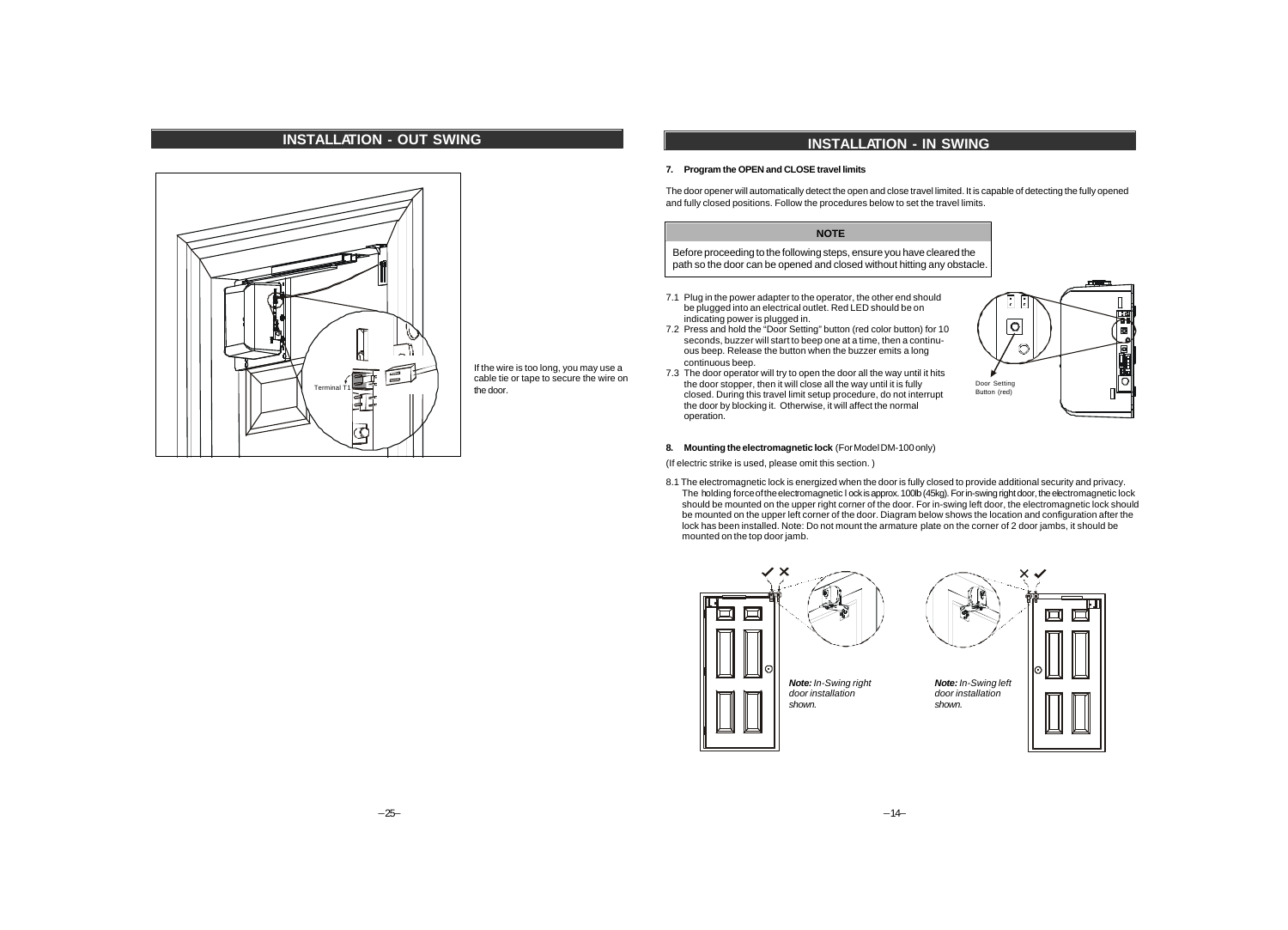

**1**

- 8.2 Secure the armature plate mounting bracket and spacer on the upper corner of the top door jamb with the armature screw, eyelet and a washer. Note: Pay attention to the armature plate, it can only be mounted properly with the correct side facing up. Even if the screw is tightened all the way, you may find the armature plate is a bit loose, which is normal.
- 8.3 1). Secure the screws between the "L-shape" bracket and the electromagnetic lock.
	- 2). Secure the 2 screws between the upper and lower "L-shape" brackets. Do not tighten these screws too much because the position may still need to be adjusted.
	- 3). Position the lock assembly so that the lock is directly on top of the armature plate. Tighten the 4 screws from the lower "L-shape" bracket to the door.
	- 4). Move the lock towards the armature plate by sliding it forward and ensure they are contacting each other. You can now tighten the 2 screws between the upper and lower brackets.
- 8.4 The 2 wires from the lock should be connected to the "T1" terminals (the upper left terminal) on the operator. Polari ty does not matter.







# **INSTALLATION - OUT SWING**

- 8.5 After mounting the lock on the door, you can now mount the armature plate on the door jamb. (Follow Fig. A to mount the armature plate. If the door jamb width is less than 3" (75mm), follow Fig.B)
	- 1) Secure the armature plate to the "L-shape" bracket with a screw and an eyelet. Note: Pay attention to the armature plate, it can only be mounted properly with the correct side facing up. Even if the screw is tightened all the way, you may find the armature plate is a bit loose, which is normal.
	- 2) Position the armature plate assembly so that the armature plate is directly on top of the lock. Tighten the 4 screws from the "L-shape" bracket to the door jamb with washers and spring washers.
- 8.6 The 2 wires from the lock should be connected to the "T1" terminals on the operator. Polarity does not matter.

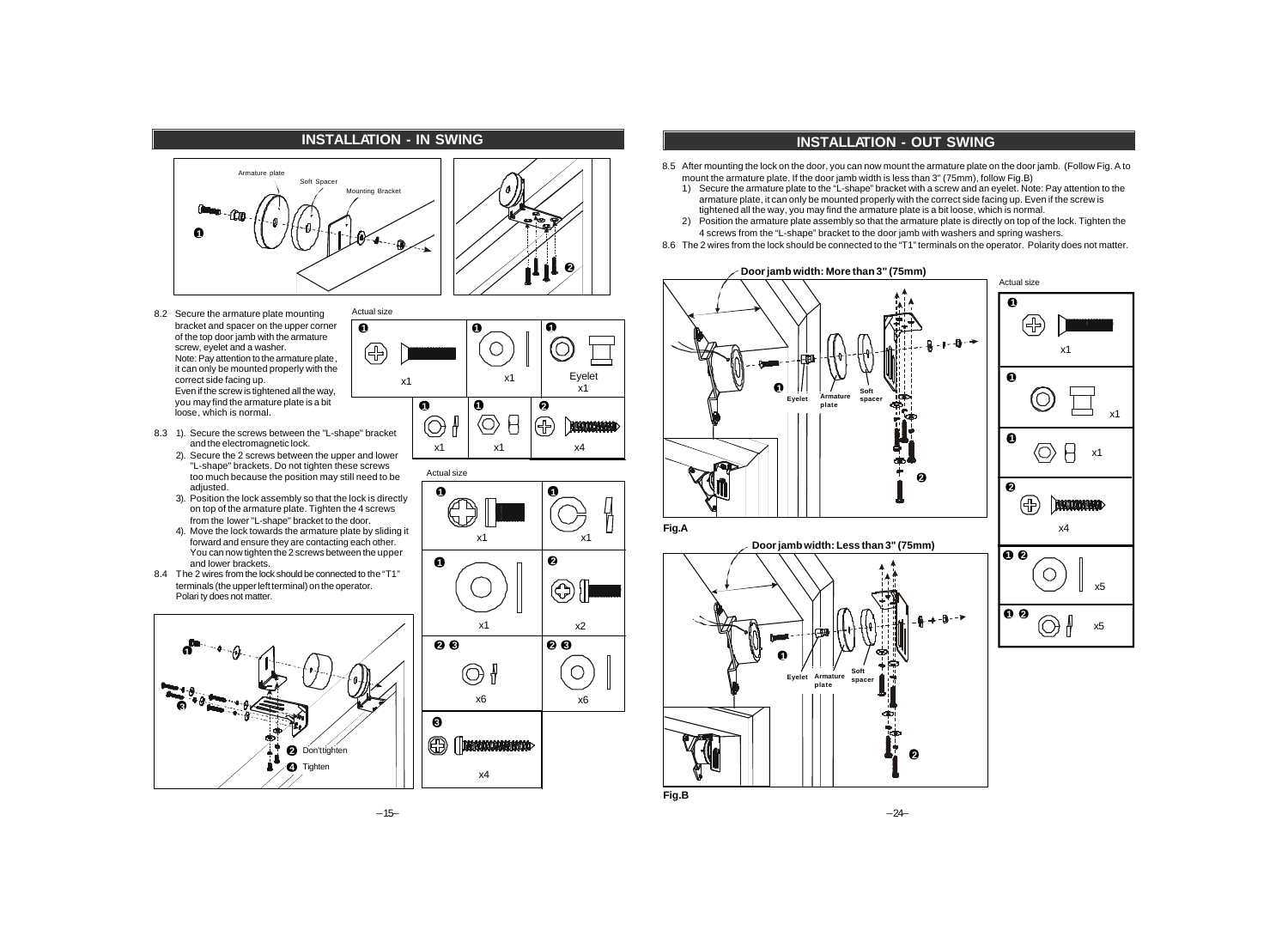- 8.2 Secure the lock to the bracket with screw.
- 8.3 Close the door fully, mount the lock with the bracket to the door.
- 8.4 When securing the electromagnetic lock, position the wire towards the operator, which will be mounted on the upper left side of the door for out-swing right door, or upper right side of the door for out-swing left door.







If the wire is too long, you may use a cable tie or tape to secure the wire on the door.

For Inswing Left, connect the lock cable to the 2 upper left jumpers on the door opener. (DM-100 only)

**INSTALLATION - IN SWING** 

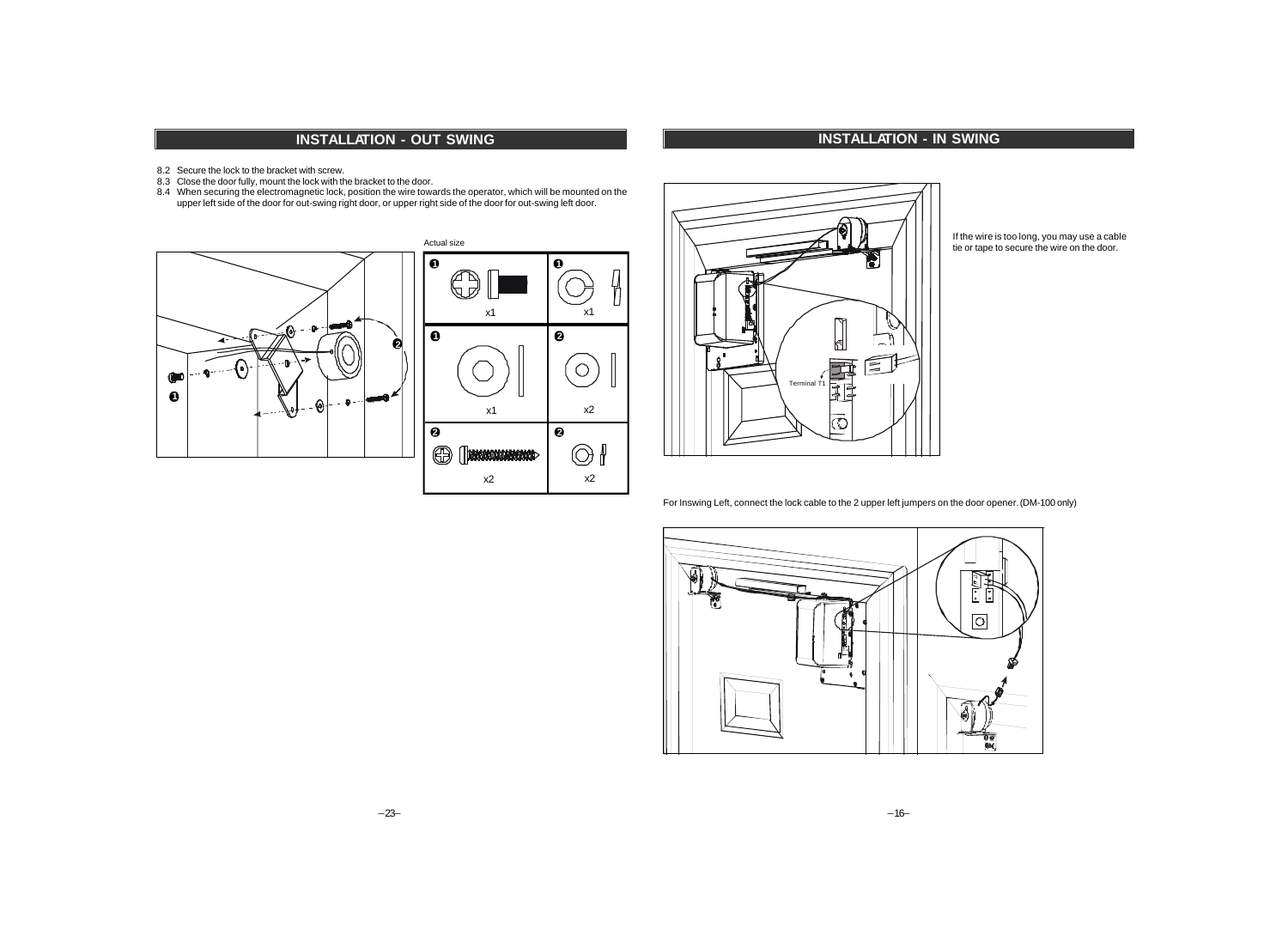### **Out-Swing Left and Out-Swing Right**

### **1. Disable the existing latch bolt**

(If you are using electric strike instead of electromagnetic lock, please omit this step and proceed to step 2. Refer to the user's instructions of the electric strike on how to install it on the door frame.) (Optional electric strike can be purchased from Skylink)

1.1 In order for the swing door operator to work properly, the function of the existing latch bolt must be disabled. This can be done by replacing the strike plate.

- 1.2 Remove 2 screws on the strike plate.
- 1.3 Place the solid strike plate over the existing one, so the latch bolt cannot be extended.
- 1.4 Tighten the solid strike plate with the same screws.

### **2. Mounting the Slider Bracket**

- 2.1 For out-swing doors, use the "Out-Swing" slider bracket, and it should be positioned on the inside part of the door and against underside of the door jamb when the door is closed.
- 2.2 Ensure the edge of the slider bracket is 7-1/2" (Approx. 190mm) from the edge of the door jamb (the edge with the door hinge).
- 2.3 Secure the slider bracket with 3 slide bracket screws provided.



Secure the solid strike plate by screws

Remove 2 screws

# **INSTALLATION - OUT SWING**

#### **7. Program the OPEN and CLOSE travel limits**

The door opener will automatically detect the open and close travel limited. It is capable to detect the fully open and fully closed positions. Follow the procedures below to set the travel limits.

## **NOTE**

Before proceeding to the following steps, ensure you have cleared the path so the door can be opened and closed without hitting any obstacle.

- 7.1 Plug in the power adapter to the operator, the other end should be plugged into an electrical outlet. Red LED should be on indicating power is plugged in.
- 7.2 Press and hold the "Door Setting" button (red color button) for 10 seconds, buzzer will start to beep one at a time, then a continuous beep. Release the button when the buzzer emits a long continuous beep.
- 7.3 The door operator will try to open the door all the way until it hits the door stopper, then it will close all the way until it is fully closed. During this travel limit setup procedure, do not interrupt the door by blocking it. Otherwise, it will affect the normal operation.



#### **8. Mounting the electromagnetic lock** (For Model DM-100 only)

(If electric strike is used, please omit this section.)

8.1 The electromagnetic lock is energized when the door is fully closed to provide additional security and privacy. The holding force of the electromagnetic l ock is approx. 100lb (45kg). For out-swing right, the electromagnetic lock should be mounted on the upper left corner of the door (Inside part). For out-swing left, the electromagnetic lock should be mounted on the upper right corner of the door (Inside part). See diagram below shows the location and configuration after the lock has been installed.



*Note: Out-Swing right door installation shown.*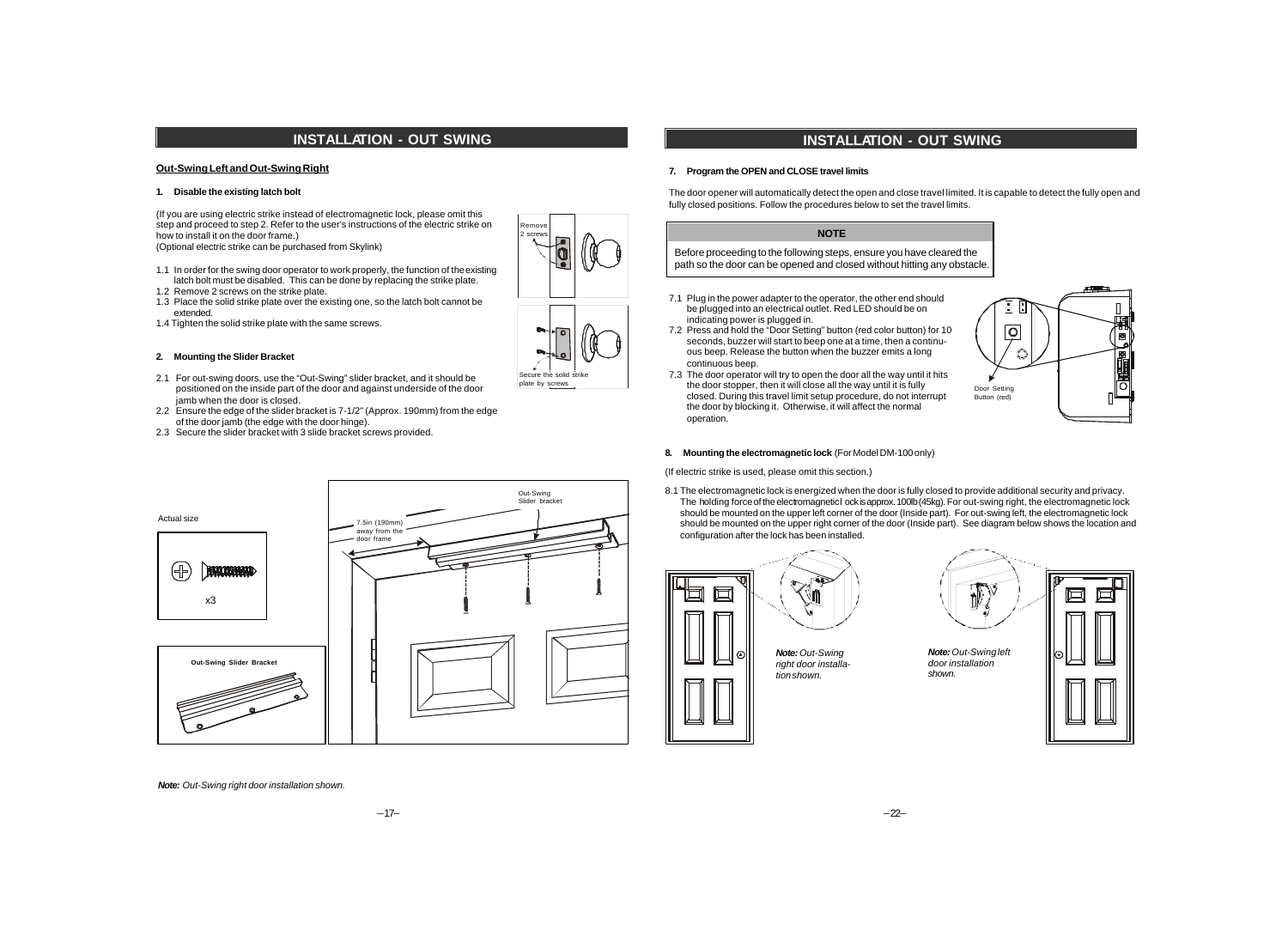### **6. Attach the door arm assembly on the operator**

- 6.1 The door should remain at the fully closed position.
- 6.2 Slide one end of the arm assembly (the end with the slider) into the slider bracket.
- 6.3 Place the other end of the arm assembly on top of the operator motor shaft. You may notice the arm assembly coupling is not fully seated into the slots of the operator motor shaft. In order for the arm assembly to seat fully into the slots of the operator motor shaft, open the door slowly to about 75 degrees from the fully open position. You should feel the arm is now seated all the way into the slots, and you can visual check to confirm.





6.4 Tighten the arm assembly to the operator motor shaft by a screw, spring washer, and a flat washer.



# **INSTALLATION - OUT SWING**





*Note: Out-Swing right door installation shown. Note: Out-Swing left door installation shown.*

### **3. Installing the operator assembly onto the mounting plate**

- 3.1 Remove the 2 side covers from the operator by sliding them out.
- 3.2 Place the operator onto the mounting plate based on the door type. For instance, for out swing right door, the "OUT-SWING RIGHT" holes should match the 2 top holes of the operator.
- 3.3 Secure the operator to the mounting plate with 6 nuts, spring washers and bolts.







To avoid possible serious injury from a falling door operator, fasten it securely to the mounting plate and the supports of the door.